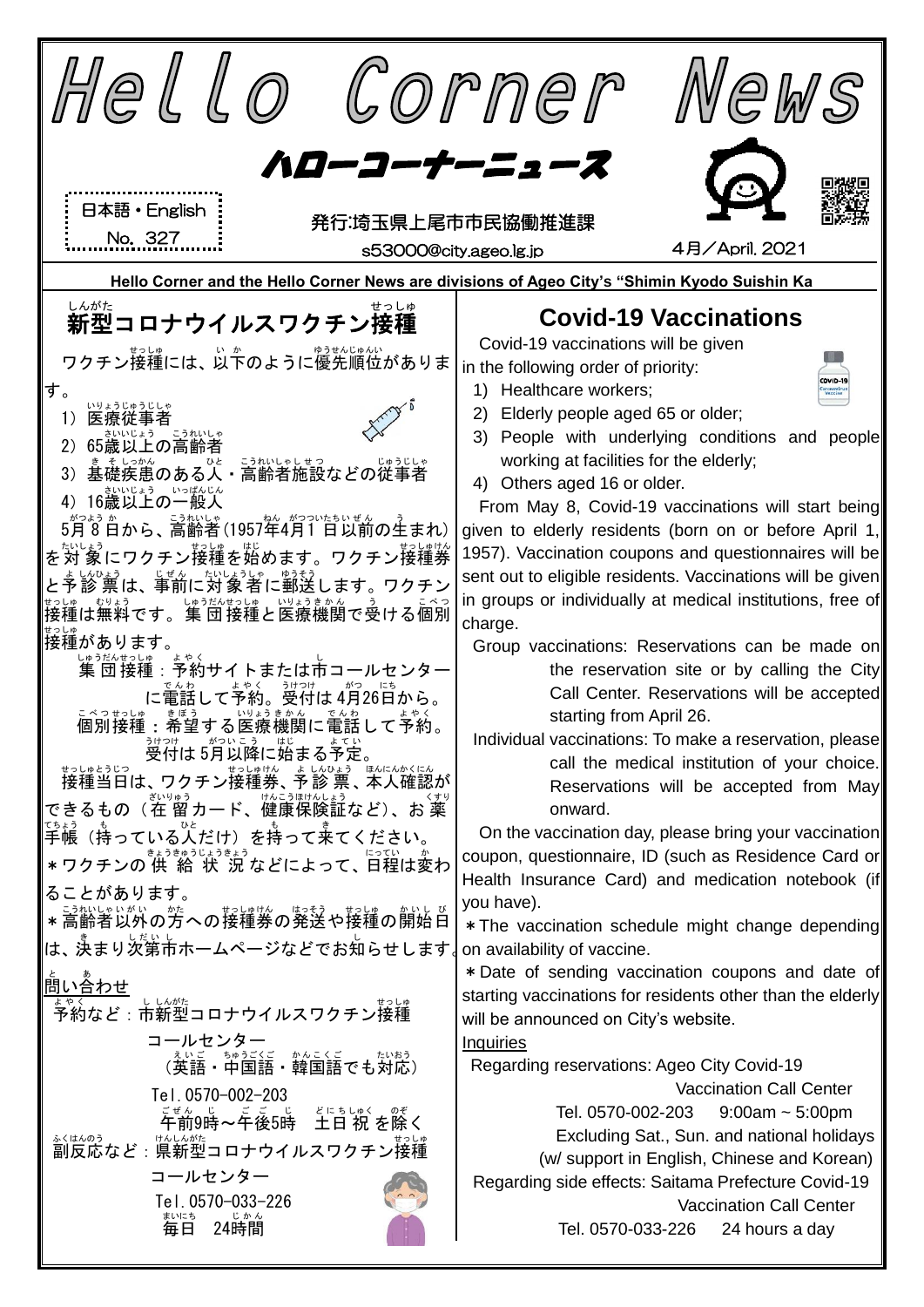|                                                                                                     | Inquiries in various languages                                                                           |
|-----------------------------------------------------------------------------------------------------|----------------------------------------------------------------------------------------------------------|
| さいたまけん<br>埼玉県: SIA コロナホットライン                                                                        | Saitama Prefecture: SIA Covid-19 Hotline                                                                 |
| Tel. 048-711-3025                                                                                   | Tel. 048-711-3025                                                                                        |
| まいにち じかん<br>毎日 24時間<br>$20 \overline{\overline{\overline{\overline{\overline{\overline{B}}}}}}$ 語   | 24 hours a day<br>20 languages                                                                           |
| https://sia1.jp/foreign/coronahotline/                                                              | https://sia1.jp/foreign/coronahotline/                                                                   |
| <sup>Ξϡቂぃӽぅ</sup> ξϡͿͺ <sub>ͺ</sub> ӻぅ<br>厚生労働省:Tel.0120-565-653<br><sub>まいにち</sub><br>毎日           | Ministry of Health, Labor and Welfare:<br>Tel. 0120-565653<br>Daily                                      |
| <b>英語・部富語・韓国語・ポルトガル語</b>                                                                            | English/Chinese/Korean/Portuguese/                                                                       |
| 车前9時~车後9時<br>スペイン語                                                                                  | $9:00$ am ~ $9:00$ pm<br>Spanish                                                                         |
| 车前9時~午後6時<br>タイ語                                                                                    | $9:00$ am ~ 6:00pm<br>Thai                                                                               |
| ベトナム語                                                                                               | 10:00am $\sim$ 7:00pm<br>Vietnamese                                                                      |
|                                                                                                     |                                                                                                          |
| こくほかにゅうしゃ とくていけんしん にんげん<br><b>国保加入者の特定健診・人間ドック</b>                                                  | <b>Specific Medical Checkups</b>                                                                         |
|                                                                                                     | <b>Complete Medical Checkups</b><br><b>Specific Medical Checkups (Tokutei-kenshin)</b>                   |
| とくていけんしん<br><b>特定健診</b>                                                                             | Eligibility: People who are between the ages of 40 and                                                   |
| <sub>は</sub> ぅ<br>象 :40~74歳の国民健康保険加入者<br>たい しょう<br>対                                                | 74 and have National Health Insurance                                                                    |
| おりょう<br>用                                                                                           | Cost: Free                                                                                               |
| <u>。。。。。。。。</u><br>診期間:5月~10月                                                                       | Checkup Period: May ~ October                                                                            |
| しんたいけいそく しんちょう<br>たいかく<br>サ <sup>ん</sup> きニラもく<br><b>検査項目:</b><br>たいじゅう<br>問診、身体計測 (身 長・体 重・BMI (体格 | Examination items: medical<br>interview,<br>physical                                                     |
| ・凝固)、血圧測定、血液検査、尿<br>にょう                                                                             | measurement (height · weight · BMI/ body-<br>mass index, abdominal circumference),                       |
| しんでんず<br>心電図、                                                                                       | consultation, blood-pressure measurement,                                                                |
| もっに、、ないようしゃ。<br>申込み:対象者には 4月下旬に受診券を送ります。                                                            | blood test, urine test and electrocardiogram                                                             |
| じゃいか。<br>受診券が届きましたら、事前に実施医療                                                                         | Application: A checkup voucher will be sent to eligible                                                  |
| まかん れんらく じゅしん<br>機関へ連絡し受診してください。                                                                    | residents at the end of April. After receiving                                                           |
| こんげん<br>、間ドック                                                                                       | the voucher, contact one of the designated<br>medical institutions to have the checkup.                  |
| じゅしん<br>しょう<br>さい こくみんけんこうほけんぜい<br><sup>"</sup> 象 : 受診する白に 35~74歳で国民健康保険税の                          |                                                                                                          |
| たいのう<br>ひと<br>滞納がない人                                                                                | <u>Complete Medical Checkup (Ningen-dokku)</u><br>Eligibility: People who are between the ages of 35 and |
| <sub>はしんりょう</sub><br>検診料のうち 2万円を市が補助<br>用:                                                          | 74 at the time of having Ningen-dokku and                                                                |
| じゅしんき か ん<br>ねん がつ<br>受診期間:5月~2022年2月                                                               | have duly paid National Health Insurance                                                                 |
| はんきこうもく、とくひけんしん。けんきこうもく (*)<br>検査項目 : 特定健診の検査項目に加え、便潜血検査、                                           | premiums                                                                                                 |
| <u>。。。</u><br>胸部レントゲン、 曽部レントゲンまたは                                                                   | Cost: 20,000 yen of checkup costs will be subsidized.                                                    |
|                                                                                                     | Checkup period: May ~ February, 2022<br>Examination items: In addition to items examined by              |
| していいょうきゕん<br>指定医療機関に予約をした後、<br>もうしこ<br>ほけんねんきんか<br>保険年金課<br>申込み:                                    | Tokutei-kenshin: stool test, chest X-ray, gastric                                                        |
| (市役所1階) または各支所・出 張 所で                                                                               | region X-ray or endoscopic test, abdominal                                                               |
| <sub>ほじ。</sub><br>補助の申請をしてください。各支所・                                                                 | ultrasonography & ocular fundus examination                                                              |
| いった。<br>出 張 所 の場合は、受診日の 15日前までの                                                                     | Application: Please make an appointment with one of                                                      |
| 「作説に"の、<br>中請に限ります。指定医療機関以外で受診<br>じゅしん                                                              | the designated medical institutions, then apply<br>for the subsidy at Hoken-nenkin-ka (1F of City        |
| する場合は、受診後に保険年金課で補助                                                                                  | Hall) or its branch office. If you apply at the                                                          |
| 申請の手続きをしてください。                                                                                      | branch office, please do so 15 days before                                                               |
| * 特定健診と人間ドックは、いずれか年度内 1 回に隠                                                                         | your checkup date. If you wish to have the                                                               |
| ります。2回以上受診した場合は、全額自己負担にな                                                                            | checkup at a medical institution other than                                                              |
| りますので注意してください。                                                                                      | designated ones, apply for the subsidy at                                                                |
| ませんねんきんか<br><b>保険年金課</b>                                                                            | Hoken-nenkin-ka<br>only<br>after<br>having<br>the<br>checkup.                                            |
| Tel. 048-782-6494                                                                                   | * You are allowed to have either Tokutei-kenshin or                                                      |
| Fax 048-775-9827                                                                                    | Ningen-dokku only once a year. Please note that you                                                      |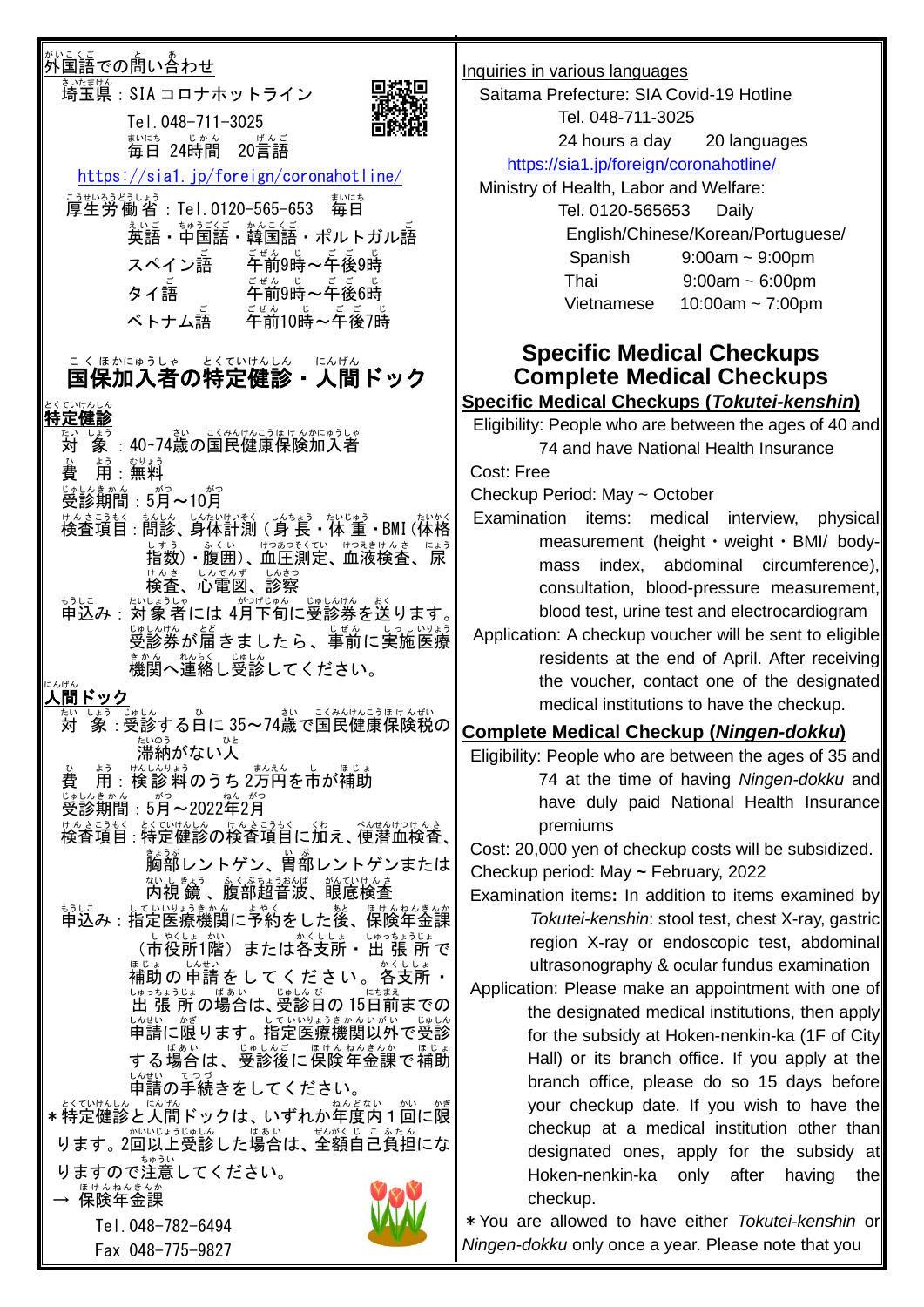| けんしん<br>がん検診                                                      | will have to pay all the expenses if you have the                                                                  |
|-------------------------------------------------------------------|--------------------------------------------------------------------------------------------------------------------|
| 、 。。。。。。。。。<br><b>&lt;集 団検診&gt;</b>                               | checkup twice or more.                                                                                             |
| にしまける<br>西保健センター・公民館 (原市・上平) で受ける検診                               | $\rightarrow$ Hoken-nenkin-ka<br>(National Health Insurance & Pension Section)                                     |
| で、5月から 12月まで実施されます。゙゙゙゙゙ <sup>ぉ゙゚</sup> し込みの受付は                   | Tel. 048-782-6494 / Fax 048-775-9827                                                                               |
| ∥*♡ついたも もく<br> 4月1 日 (木) からです。日程については、「健康カレン                      |                                                                                                                    |
| ダー」または市ホームページをご覧ください。                                             | <b>Cancer Screenings</b>                                                                                           |
| https://www.city.ageo.lg.jp/page/kenshin03.html                   | < Group Health Examination >                                                                                       |
| 胃がん検診                                                             | The following examinations will be given at the Nishi<br>Hoken Center and public halls (Haraichi $\cdot$ Kamihira) |
| さいいじょう ひと<br>しょう<br>たい<br>対 象:40歳以上の人                             | from May through December. Applications will be                                                                    |
| よう<br>用:500円<br>費                                                 | accepted from April 1 (Thu). Please refer to the "Health                                                           |
| 肺がん・結核検診                                                          | Calendar" or visit City's website for the schedule.                                                                |
| しょう<br>ひと                                                         | https://www.city.ageo.lg.jp/page/kenshin03.html                                                                    |
| 対 象:40歳以上の人<br>た<br>用:胸部 X線検査 200円<br>。<br>費                      | <b>Stomach Cancer Screening</b>                                                                                    |
| たんけんき<br>痰検査 300円                                                 | For: People aged 40 or over<br>Cost: 500 yen                                                                       |
| けんしん<br>にゅう                                                       | <b>Screenings for Lung Cancer &amp; Tuberculosis</b>                                                               |
| <u>乳 がん検診</u><br>さいいじょう<br>じょせい<br>しょう<br>たい<br>ねん                | For: People aged 40 or over                                                                                        |
| 対<br>象: 40歳以上の女性 (2年に1回)<br>よう<br>むりょ                             | Cost: 200 yen for chest X-ray                                                                                      |
| 費<br>用:無料                                                         | 300 yen for examination of phlegm                                                                                  |
| ひがし<br>にしほけん<br>もうしこ<br>ほけんねんきんか<br>申込みは 東 ・西保健センター、保険年金課(市役所     | <b>Breast Cancer Screening</b>                                                                                     |
| または、                                                              | For: Women aged 40 or over (once every 2 years)<br>Cost: Free                                                      |
| せんようよう<br>「健康カレンダー」に載っている専用用紙に記入して、                               | Please apply at Higashi • Nishi Hoken Center (East •                                                               |
| ゅっ <sub>そう</sub><br>郵送かファックスで西保健センターへ。各日定員にな                      | West Public Health Center), Hoken-nenkin-ka (1F of                                                                 |
| り次第締め切りです。                                                        | City Hall) or its branch office. Or you can use the                                                                |
| *:\\__;ぅ#^#\\<br>*対 象年齢は、2022年3月31日時点の年齢です。                       | application form included in the "Health Calendar."                                                                |
| <u>にしほけん</u><br>西保健センター                                           | Please fill it out and send or fax it to Nishi Hoken Center                                                        |
| Tel. 048-774-1411 / Fax 048-776-7355                              | The applications will be closed as soon as the number<br>of applicants reaches the capacity for each examination   |
|                                                                   | day.                                                                                                               |
| $12$ 言語で窓口対応                                                      | * Qualifying ages are determined as of March 31,                                                                   |
| ロ本語でのコミュニケーションが 難 しい方が市                                           | 2022.                                                                                                              |
| <sup>殺</sup> 所の窓口に来た嵵、12言語の電話通訳サービスを使                             | $\rightarrow$ Nishi Hoken Center (West Public Health Center)                                                       |
| って対応します。                                                          | Tel. 048-774-1411 / Fax 048-776-7355                                                                               |
|                                                                   |                                                                                                                    |
| ネパール語、インドネシア語、タガログ語、                                              | <b>Counter Services in 12 Languages</b><br>For residents who have difficulty communicating in                      |
| タイ語、ポルトガル語、スペイン語、                                                 | Japanese, City Hall offers interpretation service in 12                                                            |
| ヒンディー語、モンゴル語                                                      | languages via telephone at counters.                                                                               |
|                                                                   | Available languages: English, Chinese, Korean,                                                                     |
| AGAのイベント                                                          | Vietnamese, Nepalese, Indonesian,<br>Tagalog,<br>Thai, Portuguese, Spanish, Hindi, and Mongolian.                  |
| ん ごきょうしつ<br>語教 室>                                                 |                                                                                                                    |
| 曜教 宰                                                              | <b>AGA's Events</b>                                                                                                |
| —— * <sup>s∌</sup> * <sup>s</sup> * *^* ~~ *^? 13日 (5月4日と 25日を除く) | <japanese lessons=""></japanese>                                                                                   |
|                                                                   | <b>Tuesday Class</b><br>When: April $6 \sim$ July 13                                                               |
| <u>ころ・文化センター</u>                                                  | (excluding May 4 and 25)                                                                                           |

10:00 ~ 11:30 a.m.

ところ : 文化センター